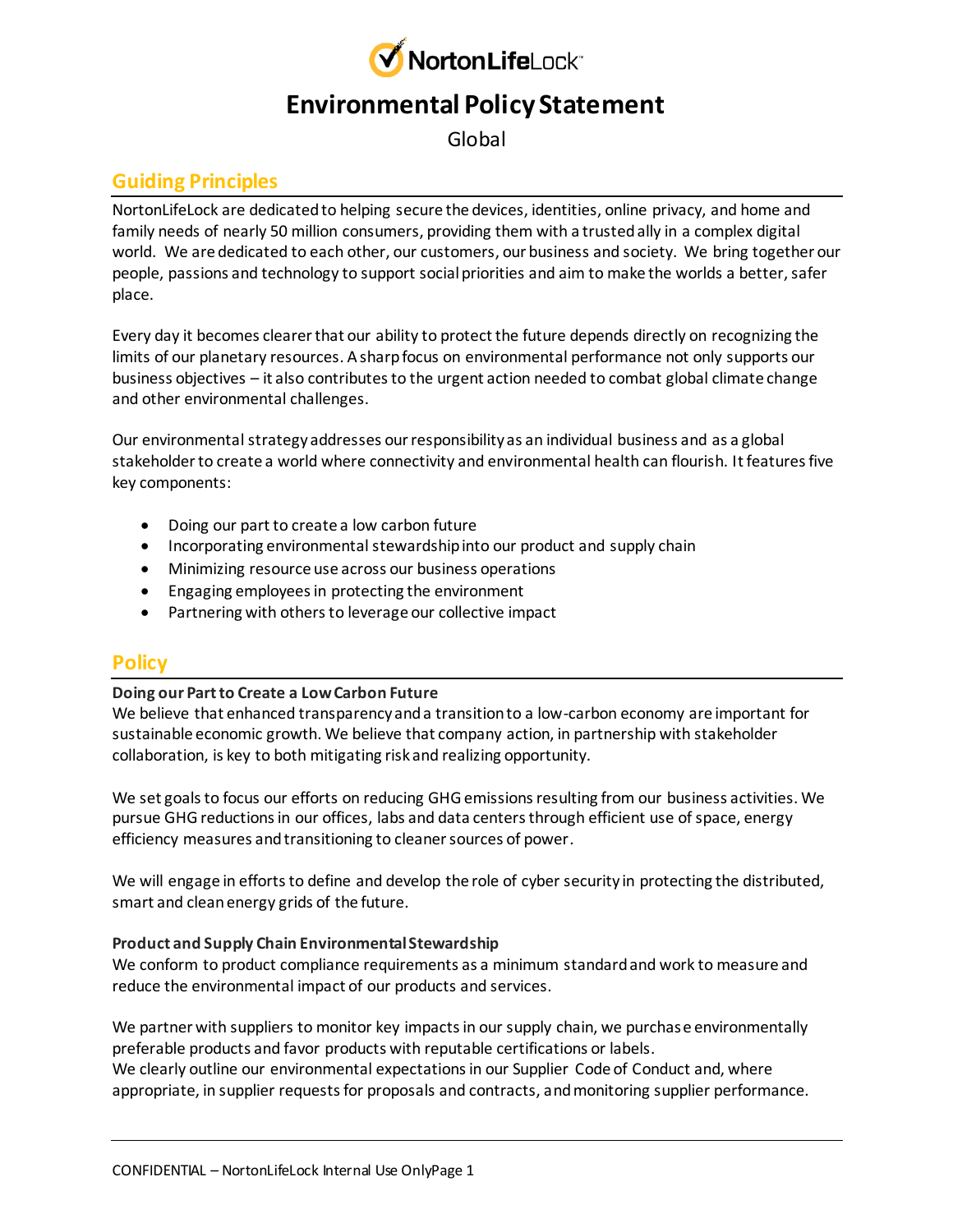

# **Environmental Policy Statement**

Global

We maintain membership to the Electronic Industry Citizenship Coalition and cascade EICC requirements to our suppliers which includes a commitment to auditing.

#### **Minimizing Resource Use**

We design offices and data centers that are healthy for our planet and people and we seek certifications to green and healthy building standards to help us achieve high levels of performance. The decisions that are made during the design, construction and operation of our buildings have a significant influence on our overall environmental impact.

By reusing and recycling materials, we reduce the amount of waste we send to landfill. We focus on reducing waste through source-reduction as well as recycling programs.

We implement water reduction measures at our sites that are in water stressed regions.

We strive to reduce the impacts of business travel and encourage employees to use alternatives to inperson trips where possible. When travel is necessary, we work with travel vendors to help us mitigate impacts.

We integrate sustainability practices into our conference events to not only reduce their impact, but as an opportunity to engage with our customers and other stakeholders and to improve their overall quality and business results.

### **Engaging employees in protecting the environment**

NortonLifeLock encourages employees to get personally involved in environmental stewardship through our CR Committees at various sites. We encourage feedback and ideas for improvement.

### **Partnering with others to leverage our collective impact**

We actively seek to partner with other companies and non-governmental organizations in several different ways to collectively realize a better future for the planet.

We believe that environmental stewardship and a healthy economy go hand in hand. We sign on to initiatives that support local, regional and global government policies designed to protect the environment, realize a low carbon future and support economic growth.

### **Exceptions**

This Environmental Policy applies to our global operations. We will maintain an Environmental Management System, aligned with the main clauses of the ISO14001 standard, to provide a framework for implementing our Environmental Policy and auditing our progress.

### **Definitions**

Not Applicable